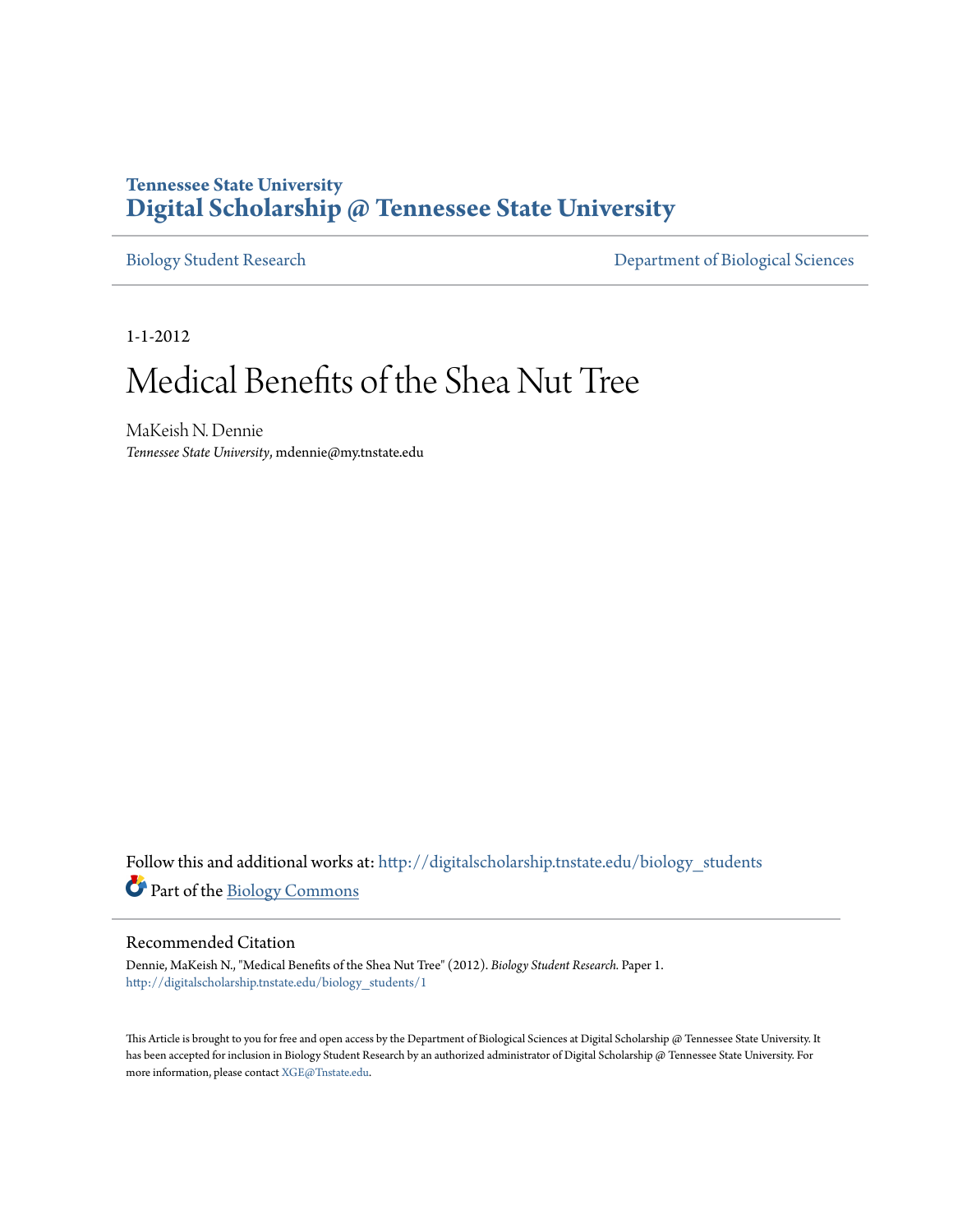# Medical Benefits of the Shea Nut Tree

MaKeish Dennie Biology 1120 April 16, 2012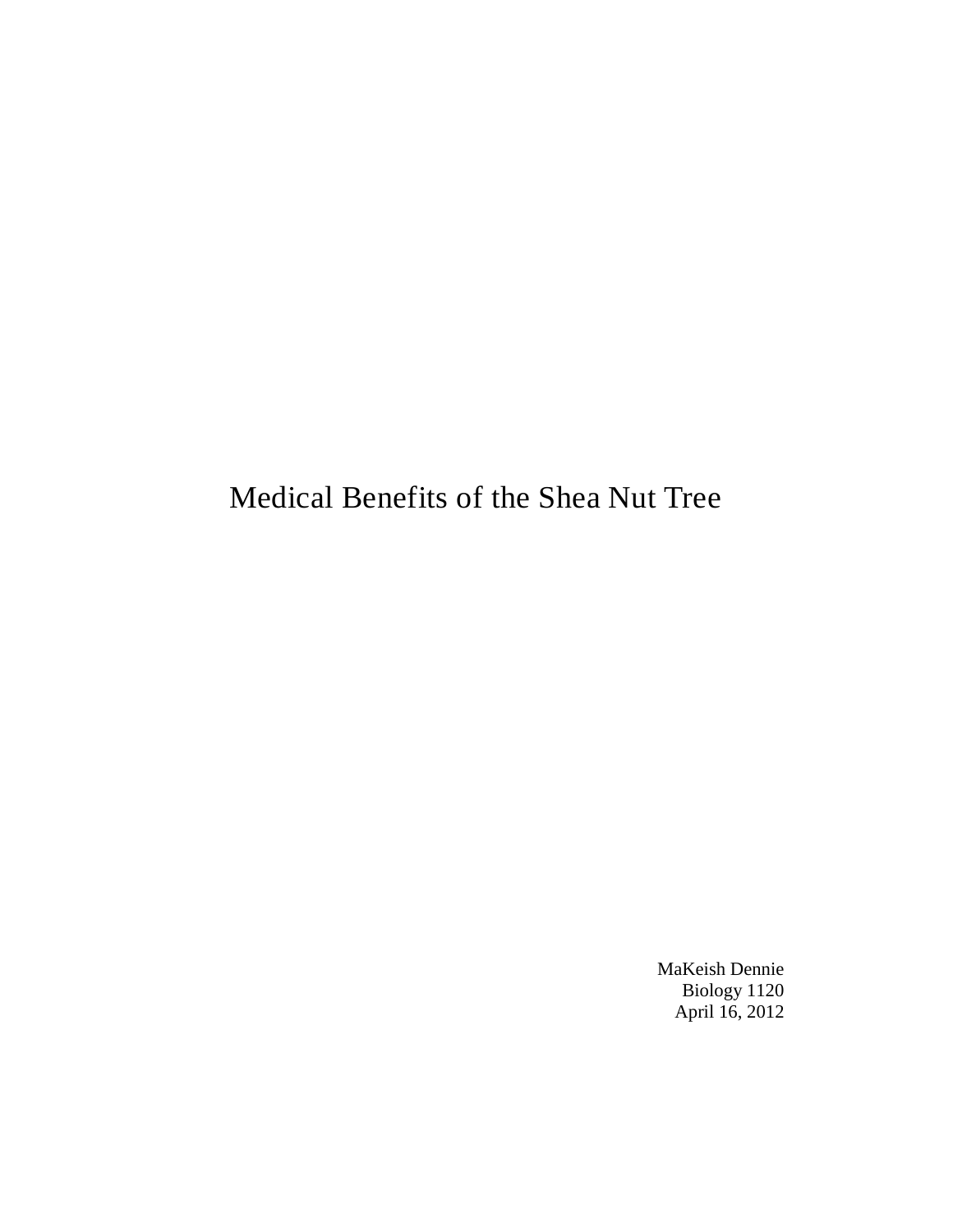#### Table of Contents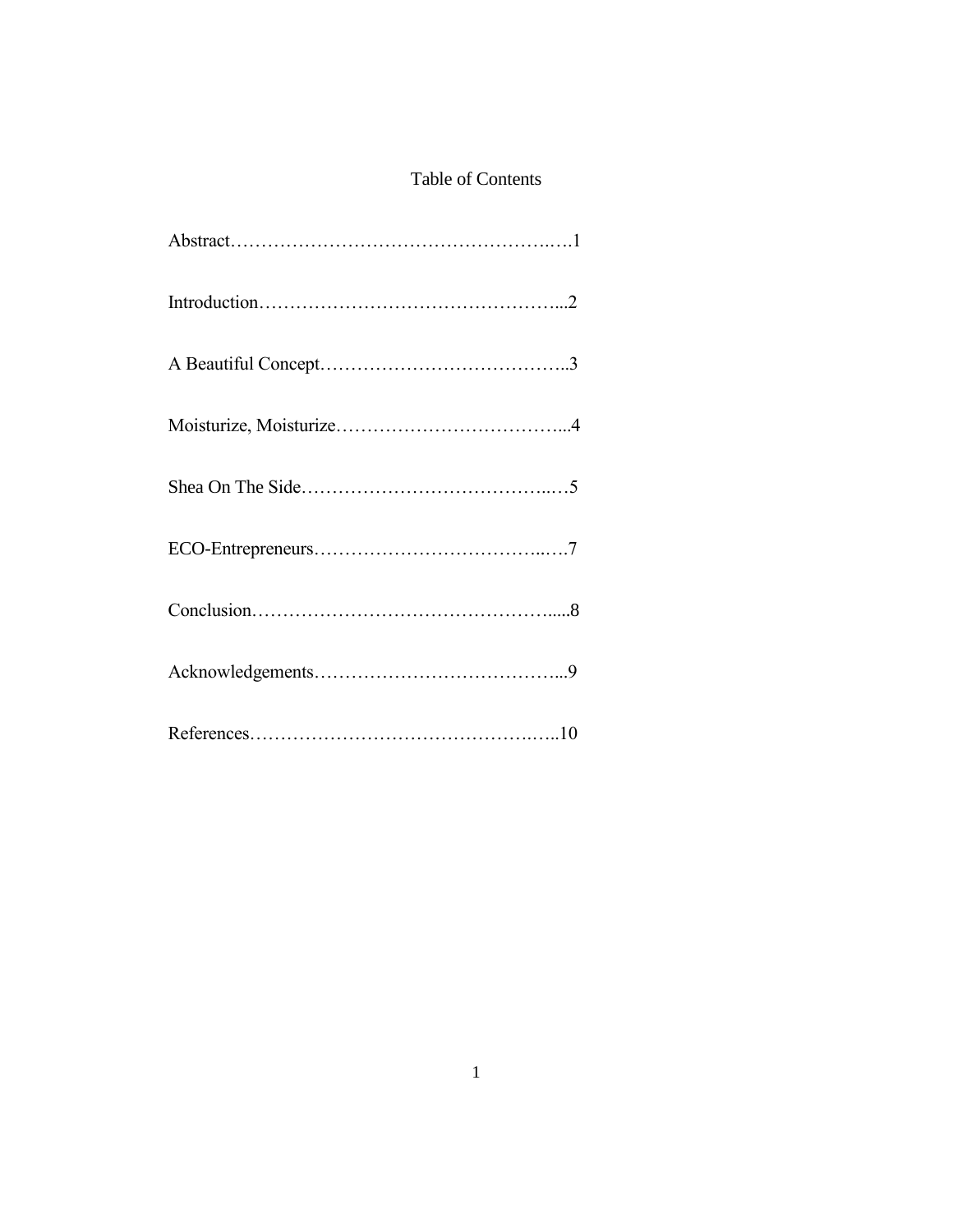

Shea fruits ripen on wild Shea trees scattered throughout the savannas of central and northern Togo.



Traditionally crafted, pure and natural Shea butter from the Agbanga Karite Group in central Togo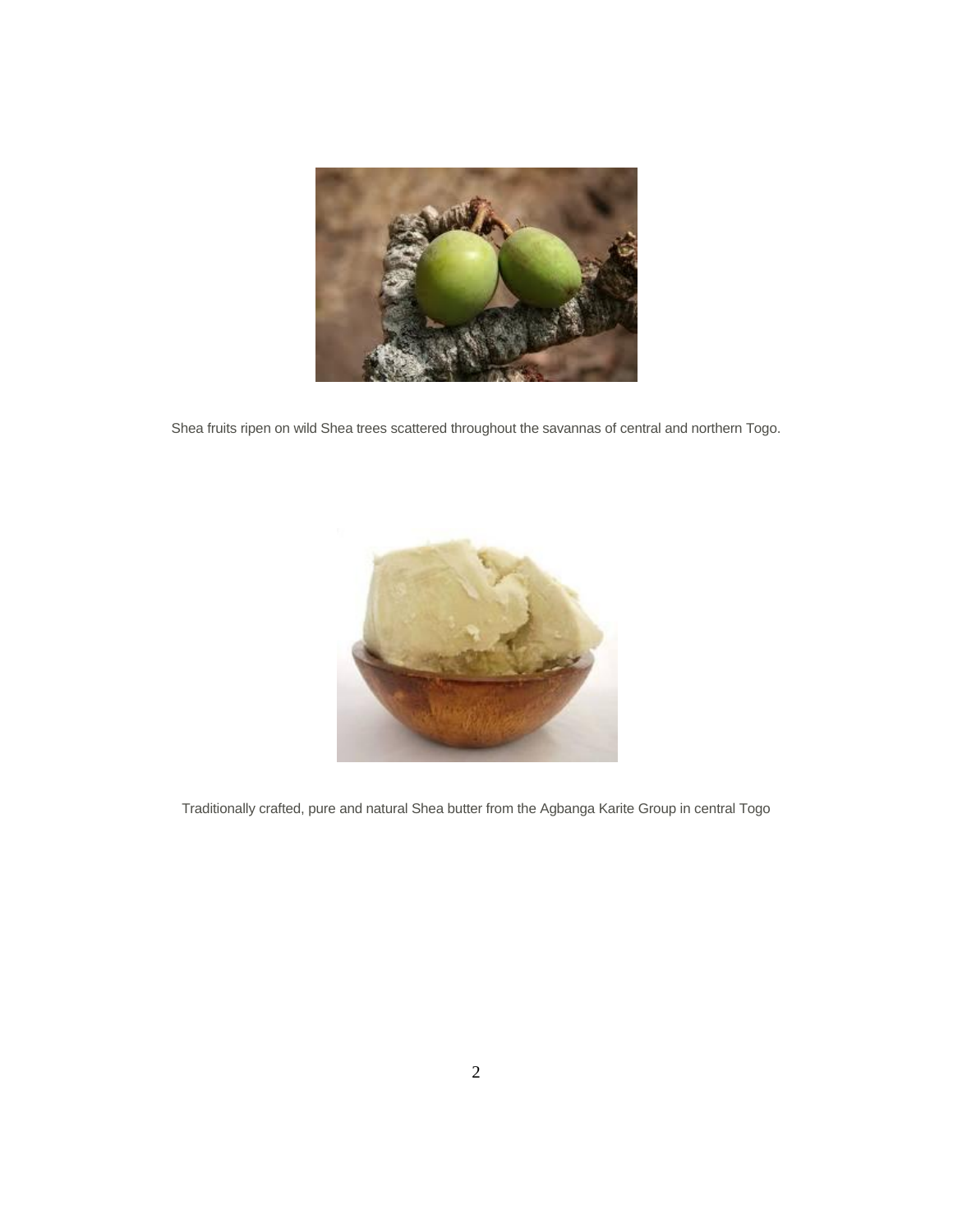

A group of Shea butter artisans in Sokode, Togo.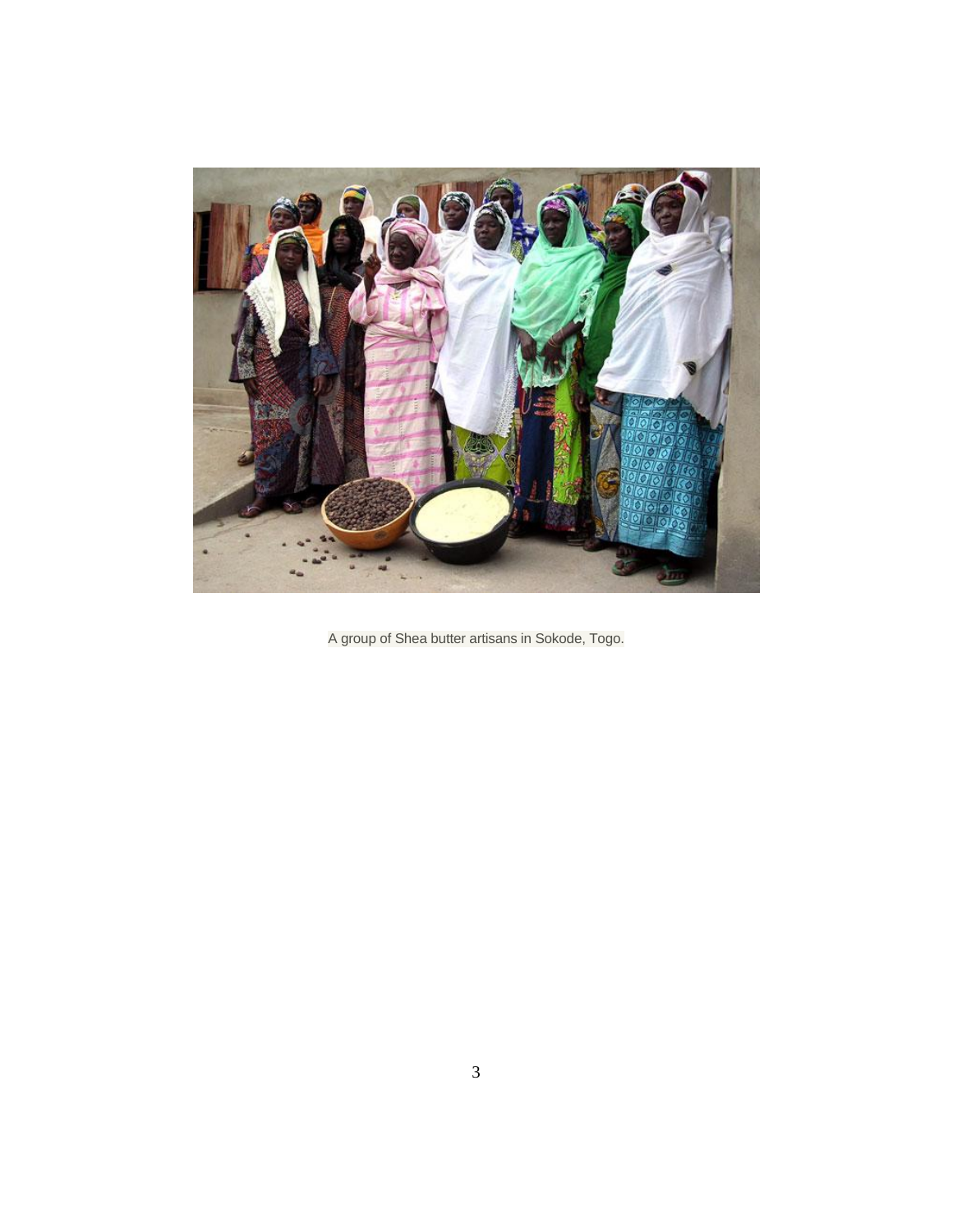#### **Abstract**

*Vitellaria paradoxa*, also classified as *Butyrospermum parkii* and *B. paradoxa* is commonly known as **Shea tree or Shi tree**, is a tree native to [Africa.](http://en.wikipedia.org/wiki/Africa)

The Shea fruit consists of a thin, tart, nutritious substance that surrounds a relatively large, oilrich seed from which Shea Butter is extracted, frequently used in the production of chocolate as a substitute for cocoa butter.

Many indigenous people in countries such [Mali,](http://en.wikipedia.org/wiki/Mali) [Cameroon,](http://en.wikipedia.org/wiki/Cameroon) [Congo,](http://en.wikipedia.org/wiki/Democratic_Republic_of_the_Congo) [Côte d'Ivoire,](http://en.wikipedia.org/wiki/C%C3%B4te_d%27Ivoire) [Ghana,](http://en.wikipedia.org/wiki/Ghana)

[Guinea,](http://en.wikipedia.org/wiki/Guinea) [Togo,](http://en.wikipedia.org/wiki/Togo) [Nigeria,](http://en.wikipedia.org/wiki/Nigeria) [Senegal,](http://en.wikipedia.org/wiki/Senegal) [Sudan,](http://en.wikipedia.org/wiki/Sudan) [Burkina Faso](http://en.wikipedia.org/wiki/Burkina_Faso) and [Uganda](http://en.wikipedia.org/wiki/Uganda) claim that the plant has the potential to improve nutrition, boost food supply, and serves as a traditional African food plant that is edible, delicious and tastes like a fig.

Research has indicated that the oil-rich seed is used for medicinal purposes and has been heavily incorporated into the beauty industry in many parts of Africa and in the West. Therefore the purpose of this paper is to provide a literary review addressing the medicinal and other beneficial benefits of the Shea Nut Tree. The fruit is edible, delicious and tastes like a fig.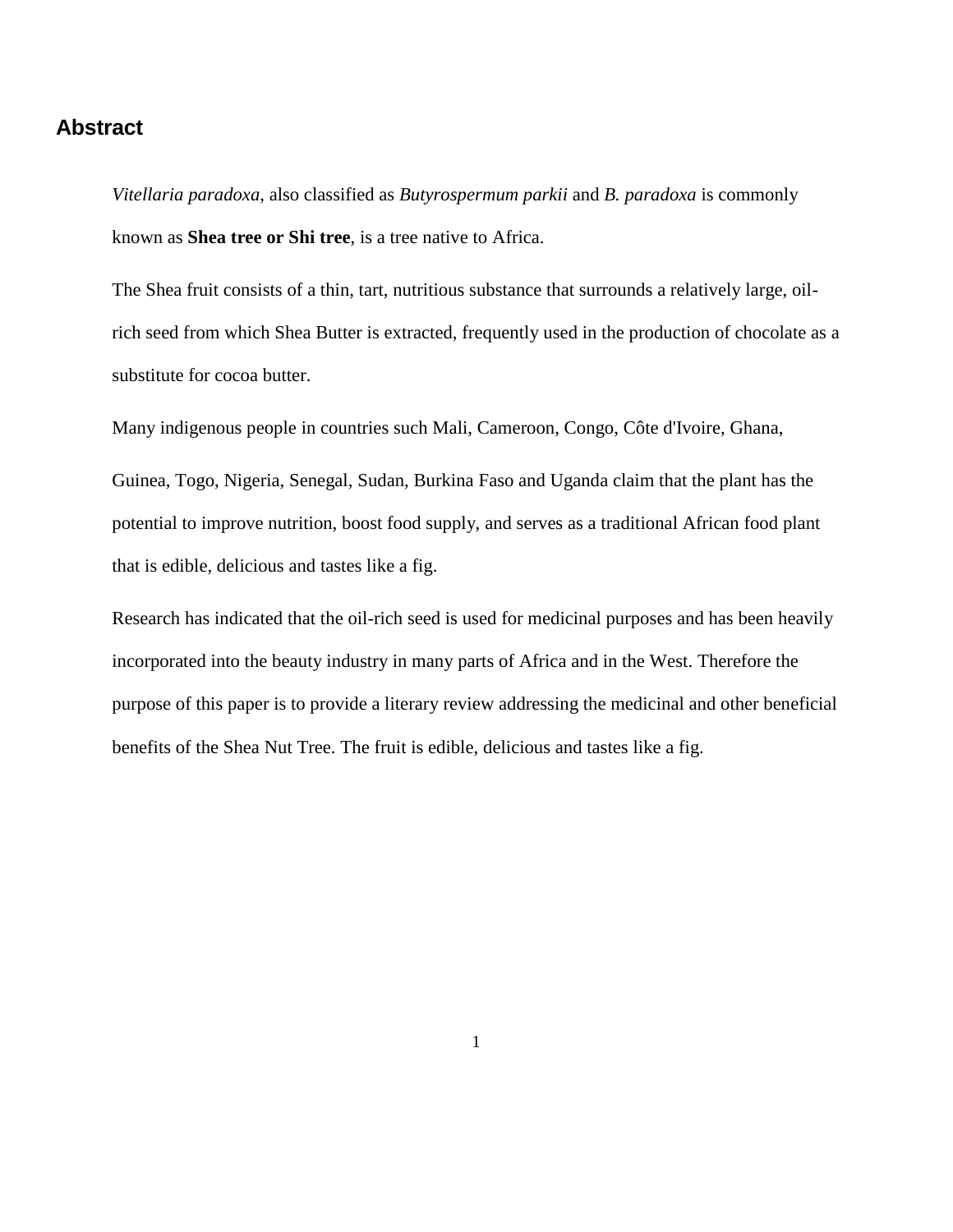#### **Introduction**

Throughout history natural products have been used to treat, prevent, and cure many ailments. In the last 10 years, a large majority of over the counter products (OTC's) have incorporated ingredients such as honey, Golden Seal and Echinacea for colds; Ginkgo Biloba for memory and concentration; Ginger is on the FDA's list of safe foods and is used to make the bitter taste of cough medicine, and in its powder form the root has been used for pain reduction and in treating gastrointestinal problems.

There is also a heavy presence of natural products in the fields of dermatology and cosmetology. For years cocoa butter has been used to moisturize dry skin even a product like oatmeal has become very popular in relieving skin conditions such as eczema and hives.

Recently, Shea Butter – a product produced by the Shea Nut Tree *Butyrospermum parkii* – has been used for a wide range of hair and skin products. It is also used in the manufacturing and production of Chocolate and in food preparation in many areas of the African continent.

Shea Butter has also been studied as an anti-inflammatory balm and is used to heal bruising, dermatitis, and in all forms of massage therapy.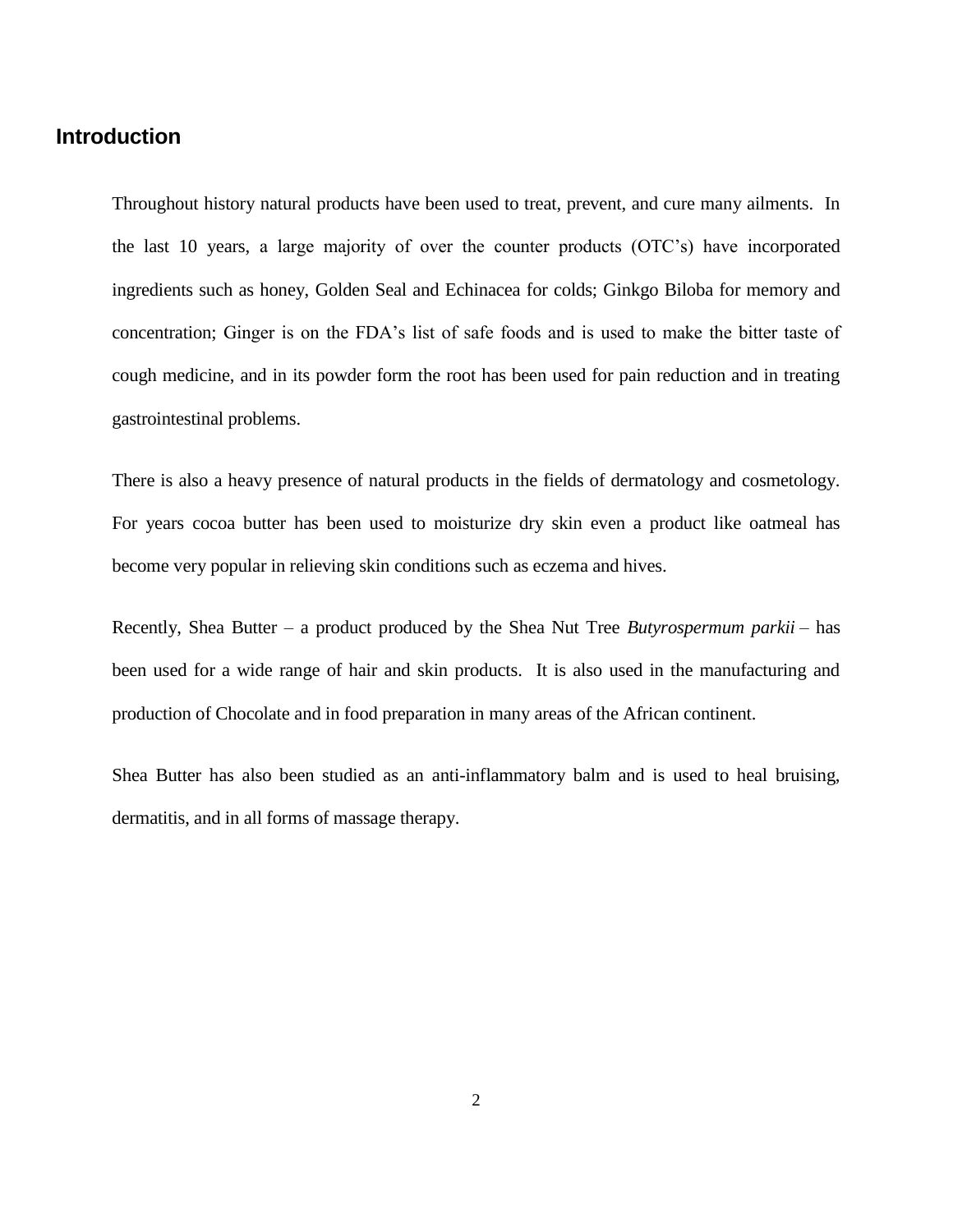## **A BEAUTIFUL CONCEPT**

The Shea Nut tree has been used for centuries as a source of food and medicine in Africa. The Moroccan traveler Ibn Battuta already observed regional trade of Shea butter across West Africa in the fourteenth century. A few centuries later, the Scottish explorer Mungo Park noted the great importance of Shea butter in present day Mali and Senegal. He also made the first known botanical drawing of the tree and attempted to classify the species.

Over the years, Shea Butter has been added to a variety of products ranging from shampoo to cooking oil. The bioactive substances in Shea Butter reside in the unsaponifiable fraction – the oilsoluble constituents that would not react with alkali to form soap – which is a by-product of the CBE/CBI production process. They – these bioactive substances - include anti-oxidants such as tocopherols or vitamin E and catechins which are also found in green tea (Masters, 2004). The tree provides many different uses; the Shea bark is used for medicine to cure ailments in skin treatment in children- especially newborns and treat minor scratches and cuts, the leaves are eaten as a vegetable in Yewa, North Central Nigeria, and Benue. The extract from the leaves has been used to relieve headaches and as an eye bath; the nutshell has a built- in mosquito repellant; and the butter – which has been a central element of this paper – made from the Shea nut is used for skin moisturizing creams and lotions, cooking, soap, and in manufacturing chocolate. (George, 2011 & Abidemi, 2009)

Currently BSP Pharma is producing a "nutraceutical" Shea product that has been developed for and has been clinically proven to lower [cholesterol](http://en.wikipedia.org/wiki/Cholesterol) in humans (Masters, 2004). Its use as a base for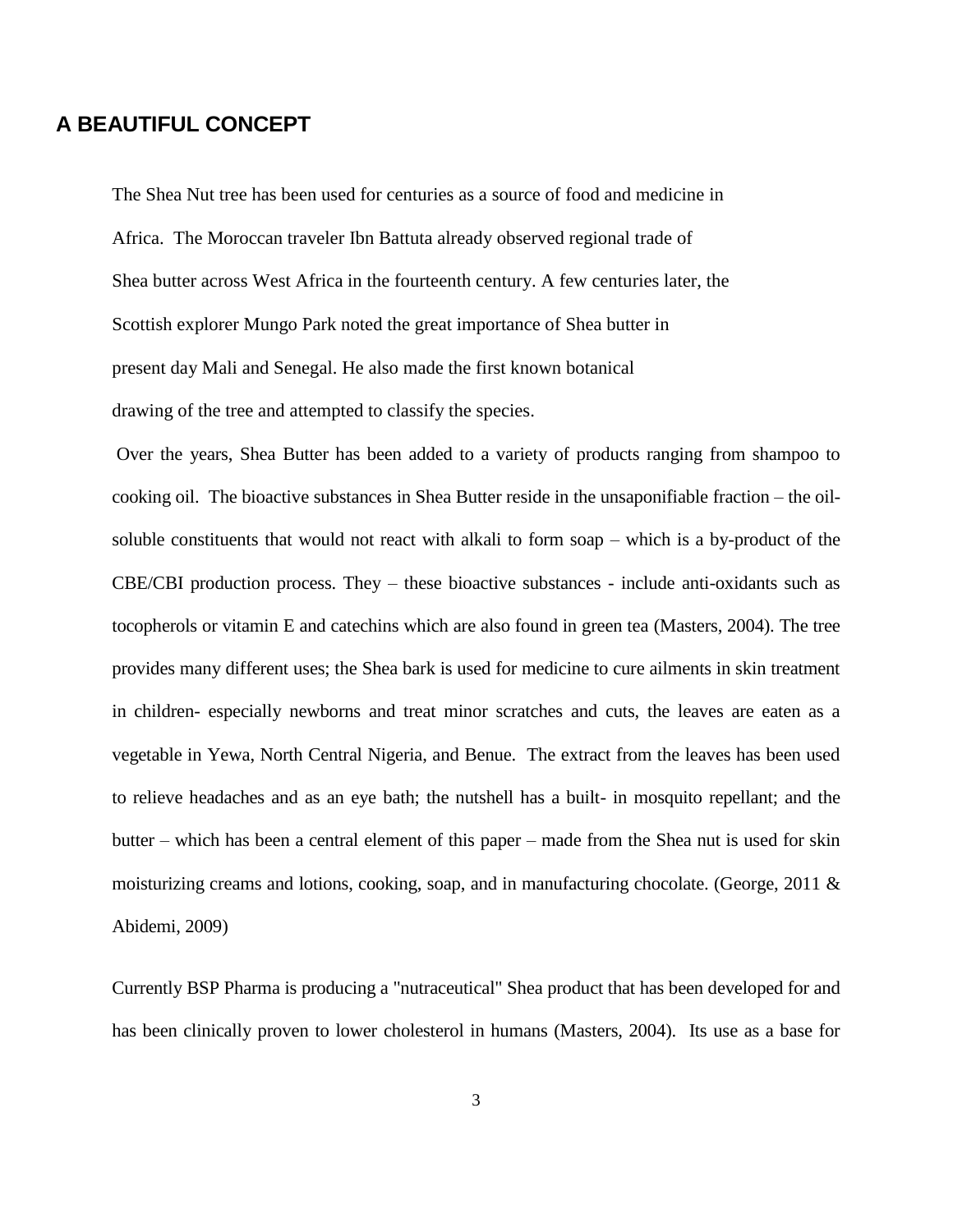medicinal [ointments](http://en.wikipedia.org/wiki/Ointment) has been claimed to have [anti-inflammatory,](http://en.wikipedia.org/wiki/Anti-inflammatory) emollient and [humectant](http://en.wikipedia.org/wiki/Humectant) properties (Akihisa, 2010).

Although health and beauty trends may change, the benefits of this wonderful tree and the products that have been incorporated into our daily lives will continue to help promote a quality natural lifestyle; not to mention the financial stability the production of the various products have given to the women of Western Africa.

### **MOISTURIZE, MOISTURIZE**

For many the morning bathing ritual goes like this. Cleanse, deodorize, and moisturize. In many commercials for beauty products the main focus is healthier, more radiant and MOISTURIZED skin. Shea butter and the properties found in the product are in many of the products that are currently being advertised to consumers worldwide. The properties of the tree are stearic acid, which promotes and protects skin barrier health (Fowler, 2008) and various ingredients such as triterpene alcohols, known to reduce inflammation; cinnamic acid esters, that have limited capacity to absorb ultraviolet (UV) radiation; and lupeol, this property prevents the effects of skin aging by blocking the action or function of enzymes that degrade skin proteins. Shea butter also protects skin by stimulating production of structural proteins by specialized skin cells.

In an article entitled 'Winter Itch', published in February, 2012 by Dr. McLean Sheperd of Sheperd Integrative Dermatology in Mount Pleasant, South Carolina. She recommends Shea Butter for repairing dry inflamed skin caused by dermatitis and as a night time moisturizer for hands and feet.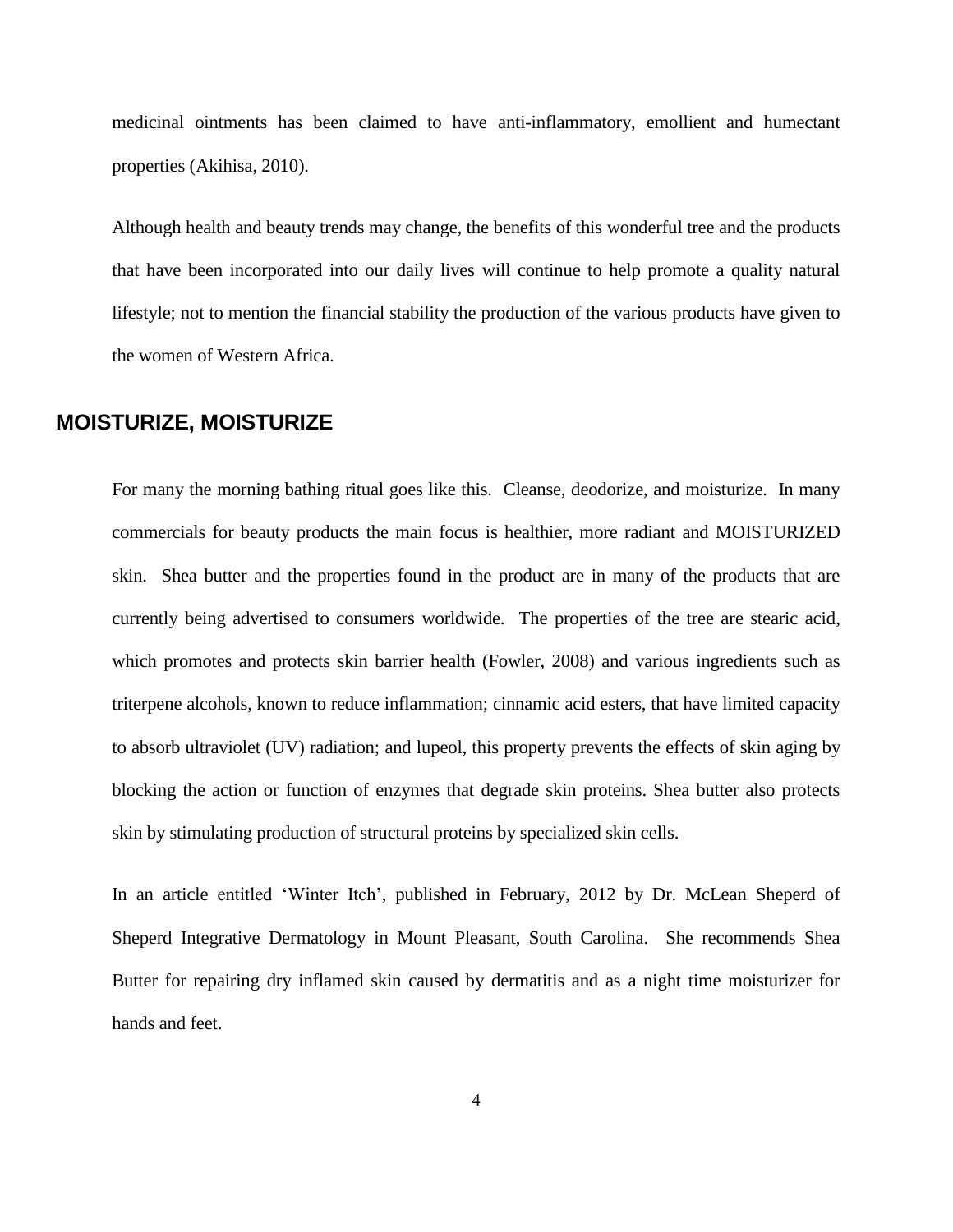Research on this subject provided an opportunity to conduct a short interview with Dr. A. Amikloe Maraesa, Professor of Anthropology – Hunter College: CUNY, and view her website where she promotes her homemade Shea Butter products. In addition to speaking to her about her experiences in Senegal, we also discussed some of the historical background of the Shea Nut Tree and Shea Butter, I also learned that it can be used to control dandruff, lessen scarring and keloids, as a nasal decongestant and as an ingredient in many homemade (and mass produced) soaps, ointments, and creams. It helps the skin retain its natural oils and can stimulate collagen production [\(www.sheabutter.net,](http://www.sheabutter.net/) 2006)

#### **Shea on the Side**

One use that may surprise some is in the culinary arts. In Africa it is used to prepare meals as cooking oil and the leaves of the tree are also used and are consumed as a vegetable. Shea Butter is also used as a cocoa butter additive in manufacturing chocolate (Honfo, 2012). In the neighborhoods of Northern Benin it is used as the main edible oil, being used much like vegetable oil, butter, or olive oil. Shea Butter provides food oil for more than 80% of the population thus making it the most important source of fatty acids and glycerol in the diet of the natives. The estimated usage on a daily basis by individual in the area is estimated at 26.3 grams per person (Honfo et al, 2010) and is rising because the imported oils are becoming more and more expensive than the local product. In addition, Shea Butter has B vitamins and sugar content that can vary from three to six percent and is allocated in equal portions between glucose, fructose and sucrose (Abidemi, 2009).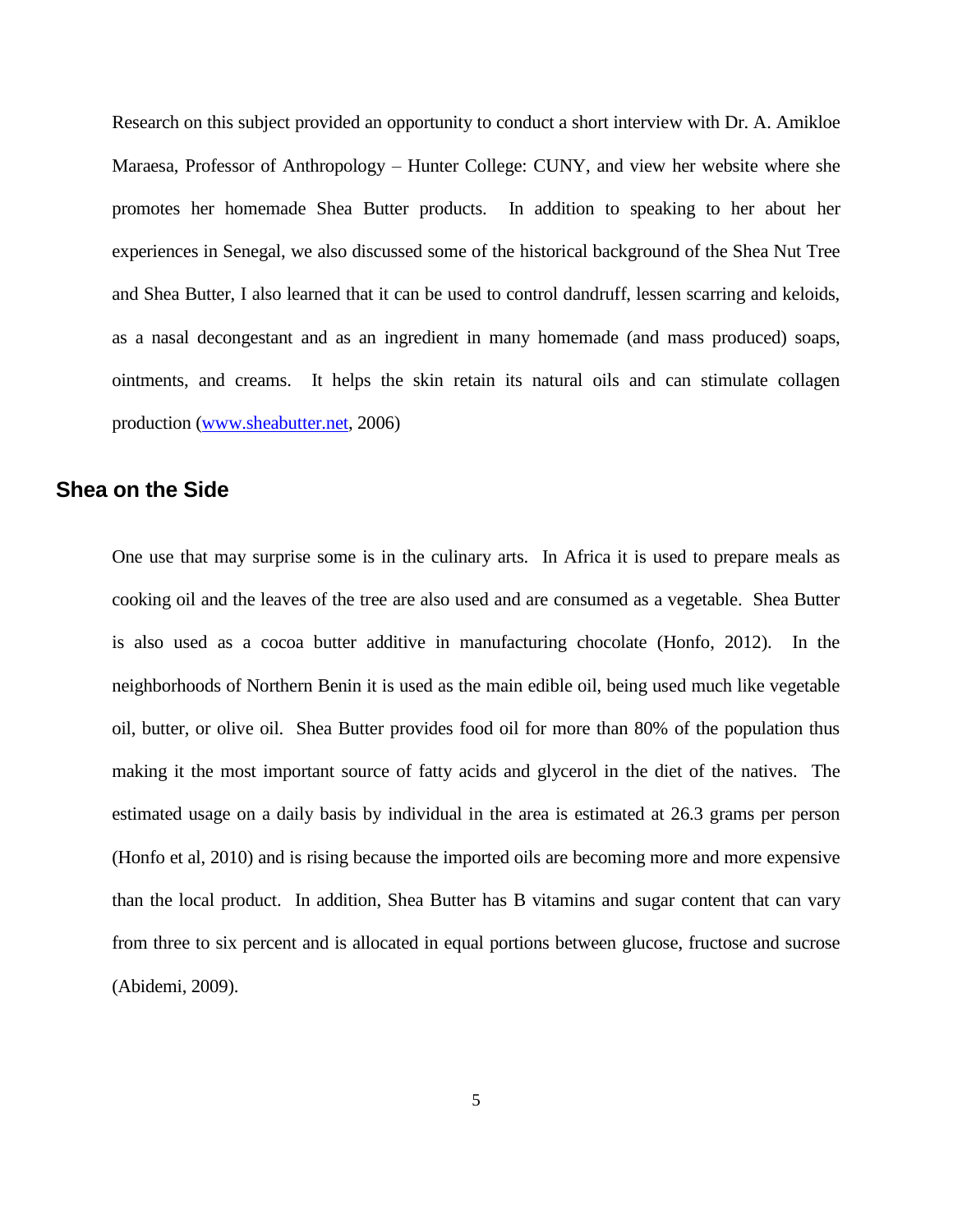### **ECO-ENTREPRENEURS**

Many countries in West Africa have community partnerships that train the local women to produce market and sell high quality Shea Butter. The Shea Yeleen International (SYI) is one such nongovernmental organization (NGO) in Mali (George, 2011) that offers training. There is also a cooperative organization in Togo that produces Alaffia Handcrafted Shea Butter.

The large majority of these women are disadvantaged. They have been denied credit, do not have any technical training or skills, nor do they have any readily available tools or transportation to go and find employment to support their families. This is why the main goal of these service/learning organizations is to focus on the small fair trade cooperatives that produce a quality product for the world market and is staffed by and benefits the women of West Africa (image 1, pg.3). (George, 2011).

In Mali the non-governmental organization has also introduced an academic collaboration in two different communities in Mali. This has given the female residents an opportunity to increase their financial standing, market products from the Shea Nut Tree, and educate the worldwide population in the ways and benefits of natural health and beauty. (George, 2011)

These grass roots organizations also educate their consumers in the United States and abroad about the benefits of fair trade and natural body products (Shea Yeleen International, 2010).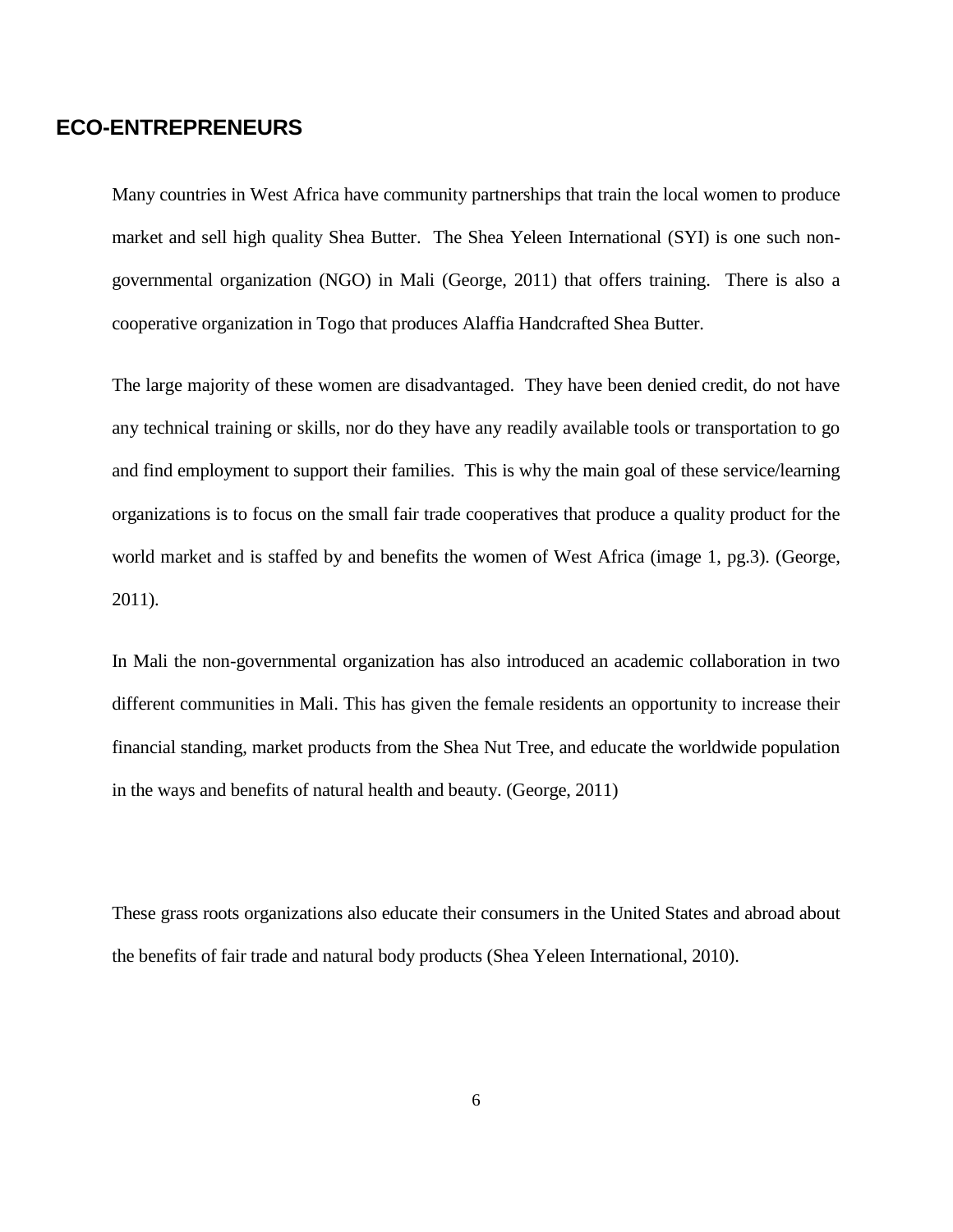#### **CONCLUSION**

Throughout history we have seen how nature has impacted science. From the natural remedies introduced to the world by the Ancient Chinese and Egyptians, to the discovery of Penicillin in 1928 by Alexander Fleming, and the revolutionary research done by Dr. Jonas Salk in the area of Polio prevention in the 1950's , we see that science and nature have a mutually beneficial relationship.

By utilizing natural resources such as the Shea Nut Tree to prevent and cure human ailments, the global scientific community is helping to promote healthier living practices and less dependency on chemically manufactured cures. These practices have also helped to boost the economies in many West African countries and have helped promote financial independence among the women in those areas.

The Shea Nut Tree is truly a miracle product for all!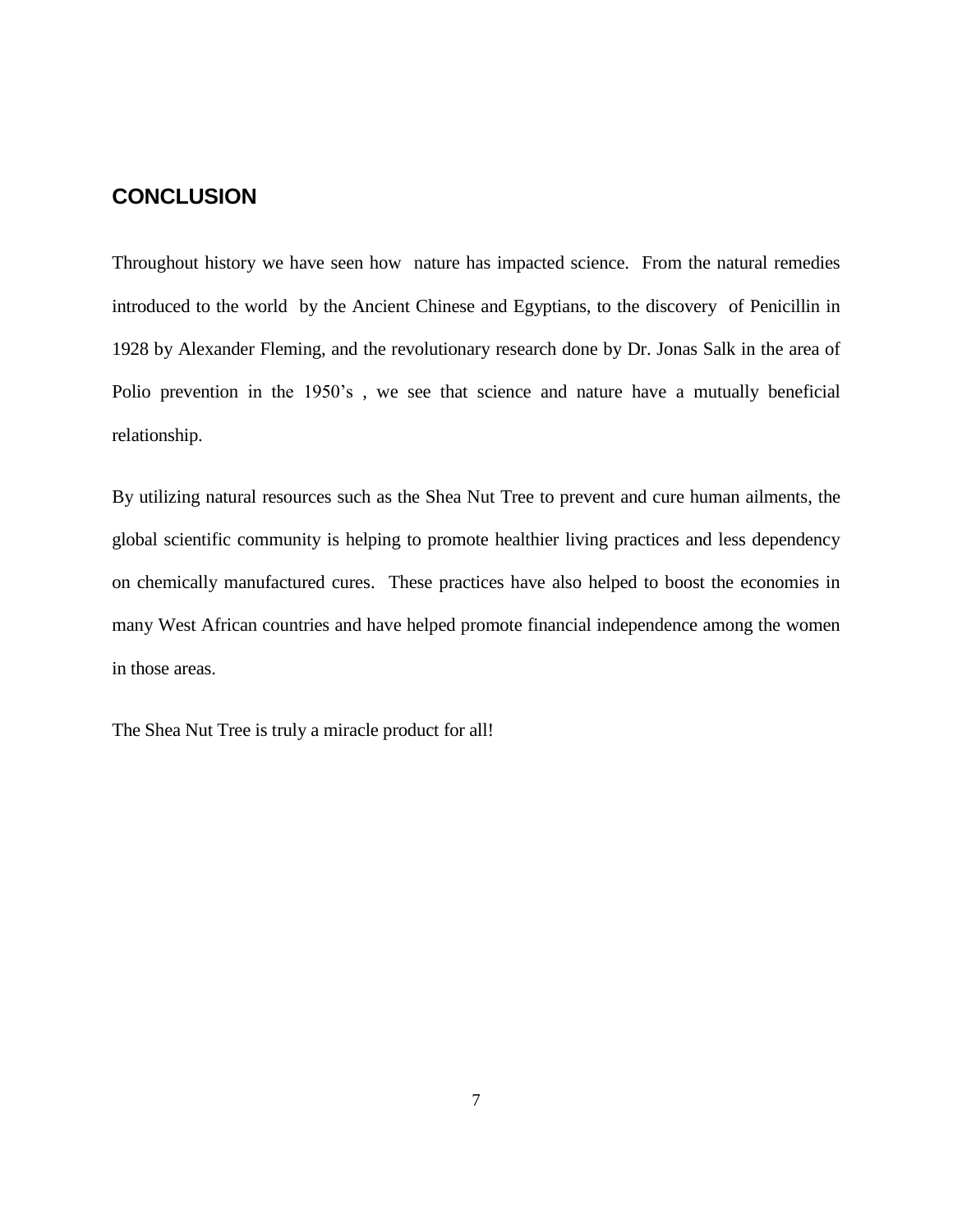#### **Acknowledgements**

This paper is dedicated to my Grandmother Mrs. Florence Evelyn Scott Patterson. Thank you for always inspiring me to do my best. I love you very much.

To my Mother Sheila Renee Patterson Dennie. Thank you for your undying support and love over the years.

To my Father John Crofton Bass. Your encouragement and your laughter gets me through my days, and even though you're not here with me I know that you're just a phone call away to take some of the pressure off. I love you.

To my children Evelyn Dayte Nyan Sumlin and Marlowe Brett Xavier Sumlin. Mommie loves you!!! Thank you for being the most BEAUTIFUL babies in the universe!

My sincerest gratitude to Dr. Aminata Amikole Maraesa of Hunter College – CUNY Department of Anthropology. Thank you for sharing your information and your energy. I couldn't have finished this without you.

To Dr. Terrance Johnson, Dr. Y. Binkley and Dr. John Robinson. Thank you for your patience, support and guidance.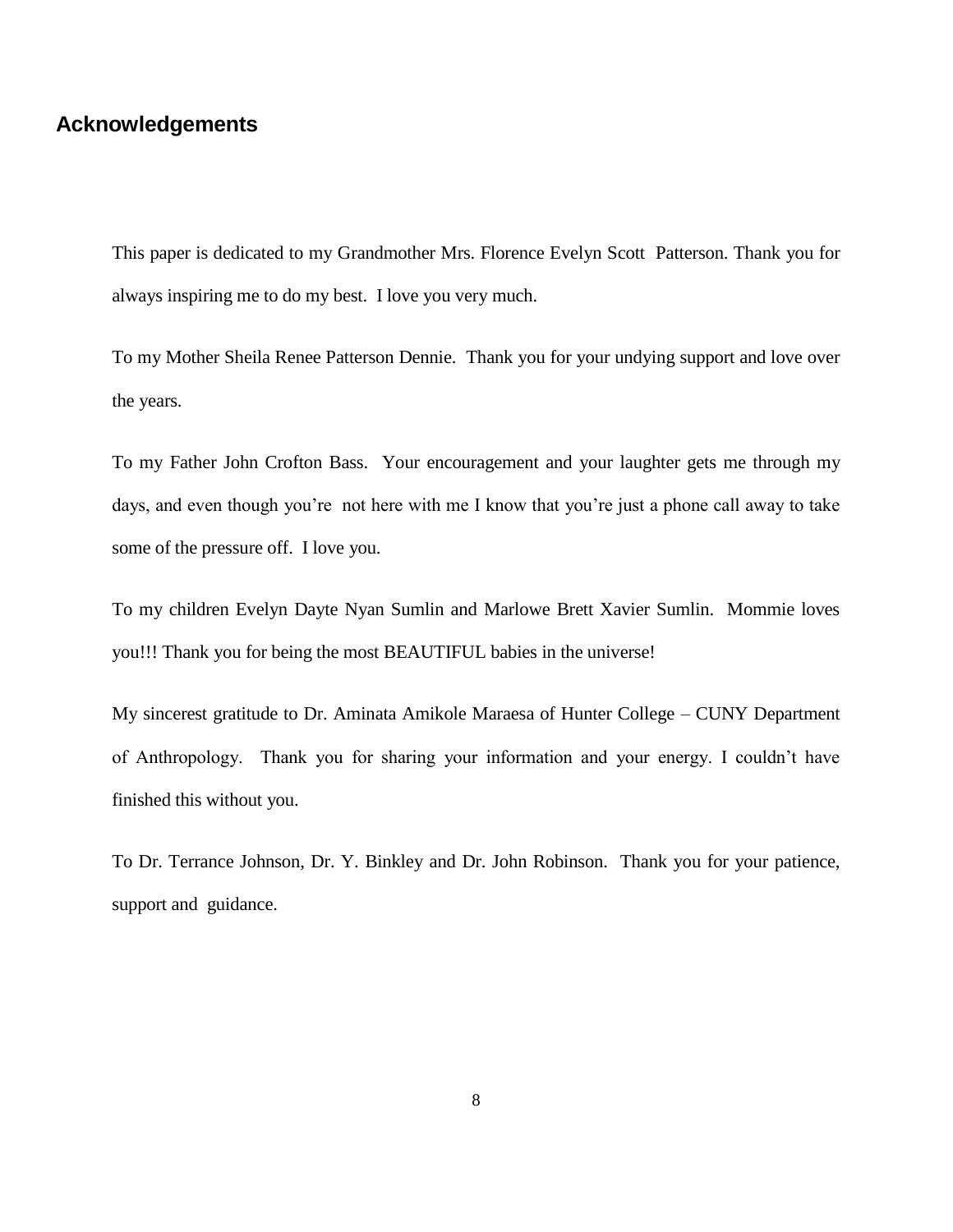### **References**

- **1. Abidemi, T.A., Adebayo O.J., Idowu O. and Agbotoba 2009 Nutrient content and anti-nutritional factors in shea butter (***Butryospermum parkii***) leaves** *African Journal of Biotechnology Vol. 8 (21), pp. 5888-5890, 2 November, 2009*
- **2. [Akihisa T,](http://www.ncbi.nlm.nih.gov/pubmed?term=%22Akihisa%20T%22%5BAuthor%5D) [Kojima N,](http://www.ncbi.nlm.nih.gov/pubmed?term=%22Kojima%20N%22%5BAuthor%5D) [Katoh N,](http://www.ncbi.nlm.nih.gov/pubmed?term=%22Katoh%20N%22%5BAuthor%5D) [Ichimura Y,](http://www.ncbi.nlm.nih.gov/pubmed?term=%22Ichimura%20Y%22%5BAuthor%5D) [Suzuki H,](http://www.ncbi.nlm.nih.gov/pubmed?term=%22Suzuki%20H%22%5BAuthor%5D) [Fukatsu M,](http://www.ncbi.nlm.nih.gov/pubmed?term=%22Fukatsu%20M%22%5BAuthor%5D) [Maranz S,](http://www.ncbi.nlm.nih.gov/pubmed?term=%22Maranz%20S%22%5BAuthor%5D) [Masters ET.](http://www.ncbi.nlm.nih.gov/pubmed?term=%22Masters%20ET%22%5BAuthor%5D) 2010 Triterpene alcohol and fatty acid composition of shea nuts from seven African countries***. [J Oleo Sci.](http://www.ncbi.nlm.nih.gov/pubmed/20513968) 2010;59(7):351-60.*
- **3. Chalfin, B. 2004.** *Shea Butter Republic: state power, global markets, and the making of an indigenous commodity.* **New York, USA, Routledge.**
- **4. Fowler, J., Silverberg, N. 2008 Active Naturals Have a Key Role in Atopic Dermatitis** *A Supplement to Pediatric News / Seminars in Cutaneous Medicine and Surgery* **and** *Skin and Allergy News*
- **5. George, C., Shams A. N. and Dunkel, F.V. 2011 Lessons Learned in an International Service-Learning Collaborative: Shea Butter Case Study** *North American Colleges and Teachers of Agriculture Journal ,* **71-77**
- 6. **Honfo, F.G., Hell, K., Akissoe, N, Linnemann and Coulibaly, O. 2012 Microbiological and physicochemical characterization of shea butter sold on Benin markets** *Journal of Stored Products and Postharvest Research Vol. 3(3), pp. 24 – 29, 8 February, 2012*
- **7. Sheperd, M. 2012 Winter Itch** *Sheperd Integrative Dermatology Notebook*